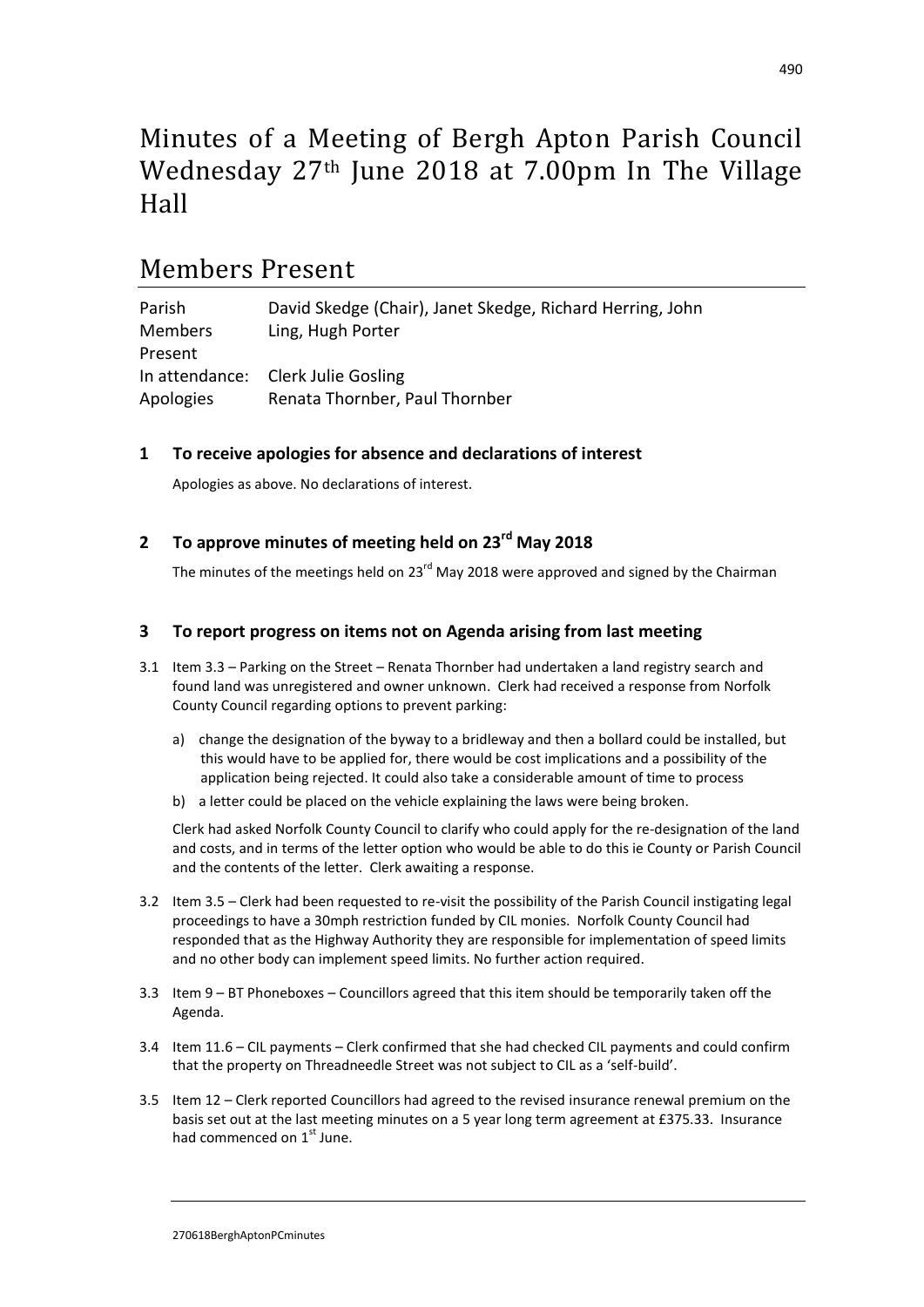## **4 Open forum for Public Participation: an opportunity to hear from members of the public**

No members of the public present.

#### **5 County Councillor's Report – Barry Stone**

None received

#### **6 District Councillor's Report – John Fuller**

None received

### **7 Planning**

- 7.1 2018/0758 Land west of Washingford Barn, Cookes Road outline planning for 2 detached dwellings. Clerk reported the application had not gone to Committee in June as anticipated. The planning officer had commented that the Ward Member had said that it could be delegated if refused by the planning officer, so it may not necessarily go to committee. Further submissions addressing highways concerns had been made by the Agent. Clerk to undertake a watching brief so that Parish Council in a position to speak if application goes to Committee and had already requested that planning officer inform her when progress made.
- 7.2 2018/1048 Land east of Wyke House, Mill Road erection of detached dwelling and granny annexe – application withdrawn
- 7.3 2018/1140 Greenway, Whiteheath Road revised application for new cart shed and one bedroom holiday let – approved, no comments or objections

### **8 To consider Playground Working Party progress**

John Ling had produced a proposed budget covering the works as agreed and this had been circulated to Councillors. Councillors discussed, amended the budget and agreed in principle to a sum of £16,800 + 10% contingencies (not including VAT as recoverable). John Ling awaiting confirmation on bark supply figures and a revised budget to be circulated with minutes.

Councillors discussed and agreed phasing of the project to optimise possible alternative funding in addition to the CIL monies to be used.

Phase 1 – Groundworks, repairs to existing play equipment, replacement of bark and installation of new swing unit and safety matting – estimated cost - £8,179

Phase 2 – Purchase and installation of play dome – estimated cost - £5,674

Phase 3 – Purchase and installation of table tennis table and matting - £2,947

Clerk reported that tenders had been sent out to 3 local contractors for the groundworks, repairs, and bark removal and reinstatement. Only 1 quote had been returned at a cost of £2,545, Councillors considered this quote acceptable and requested Clerk to make the order to the contractor.

Councillors agreed that the Clerk should also purchase the following:

- Bark at a cost of £2,860 + VAT (subject to final confirmation of suppliers)
- Wicksteed Swing Unit purchase and installation at a cost of £2,511 + VAT
- Cannon interlocking playground tiles supply only at a cost of £263 + VAT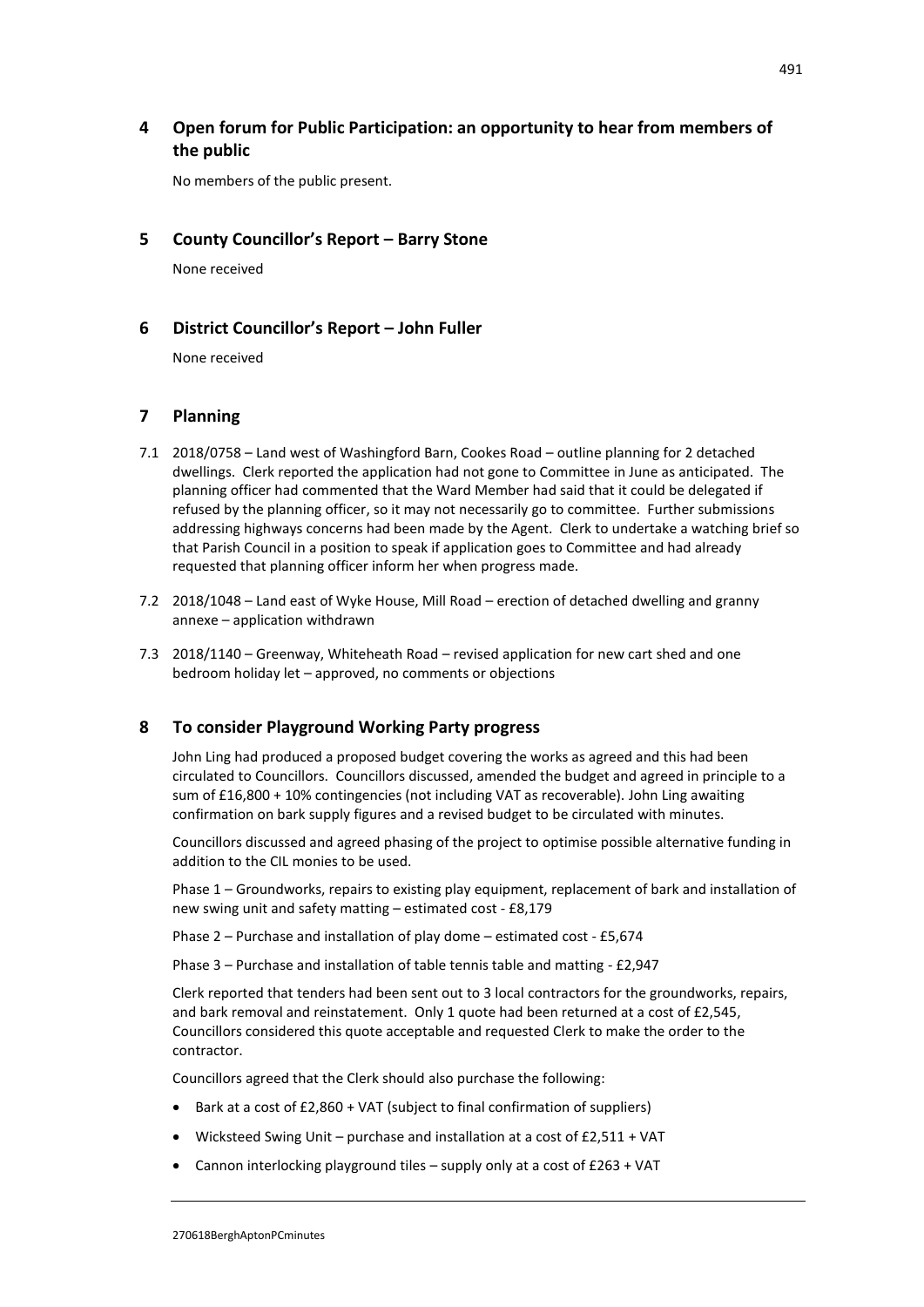John Ling to forward to Clerk all quotes from suppliers to enable ordering and drawing up of cheques for signature.

As the play equipment to be purchased was at a fixed price and no alternative suppliers possible the Clerk reported that there could be no requirement to seek 3 quotes/estimates as the Financial Regulations generally dictate.

Clerk reported that she had undertaken extensive search for match funding, the likely contenders would appear to be Adnams and the Norfolk Playing Fields Association. Councillors agreed that given phasing Clerk should make a bid to Adnams towards the Play Dome as bid end date 5<sup>th</sup> September, prior to next meeting. Further consideration would be given to making bids for the table tennis equipment at the next meeting.

John Ling to forward to Clerk further potential funding sources that had previously been used for the Village Hall restoration.

#### **9 To approve ordering of SAM2 unit and discuss further arrangements for siting**

Clerk reported that all the documentation had now been signed by the Parish Council and Norfolk County Council and therefore in a position to order the SAM2 unit. Councillors agreed that the SAM2 be ordered on the basis of the quote from Westcotec at £3,433 + VAT. Half of the purchase cost being reimbursed by the Parish Partnership funding. Clerk instructed to proceed with ordering, subject to Norfolk County Council advice re extra post (see next paragraph).

Clerk had made contact with Alpington & Yelverton PC re the post on Mill Road which it would appear that they have already had erected on a Bergh Apton location. Alpington Clerk to provide rota from their Councillors to be able to co-ordinate use of this post. Clerk to also contact Gary Overland at Norfolk County Council to seek advice as to how to proceed as this post had been quoted for and would not now be required and was stated in all the documentation so far.

#### **10 To consider possible bids for Parish Partnership Bid – 2018/19**

Clerk reported that there was to be another round of bidding for next year – deadline of  $7<sup>th</sup>$ December. Agreed to put on next Agenda for consideration.

#### **11 Finance**

- 11.1 To consider the Internal Audit report and recommendations Clerk reported internal audit was complete and had circulated copies prior to the meeting. Clerk to address issues raised in the report and feedback at next meeting. Councillors thanked the Clerk for having prepared the accounts and congratulated her on the feedback from the Internal Auditor. Councillors agreed to the fee account for the Auditor of £48.00 (£40 + £8.00 VAT) and a cheque was raised and approved.
- 11.2 To approve and sign off 2017/18 financial accounts Chair and Clerk signed and dated the Annual Governance Statement and Accounting Statements. Clerk to upload all required accounts documentation to the website in accordance with the Transparency Code.
- 11.3 Cheque was raised and approved for Clerk's salary for June £168.48. Councillors also approved salary payments for July and August (£168.48 per month), cheques to be raised in due course when payroll issue payslips, in accordance with HMRC regulations.
- 11.4 Cheque was raised and approved for Autela Payroll Services Q1 £46.80 (£39.00 + £7.80 VAT)
- 11.5 Cheque was raised and approved as reimbursement payment to Chris Mewton for website/email provider - £16.72 (£13.92 + £2.80 VAT).